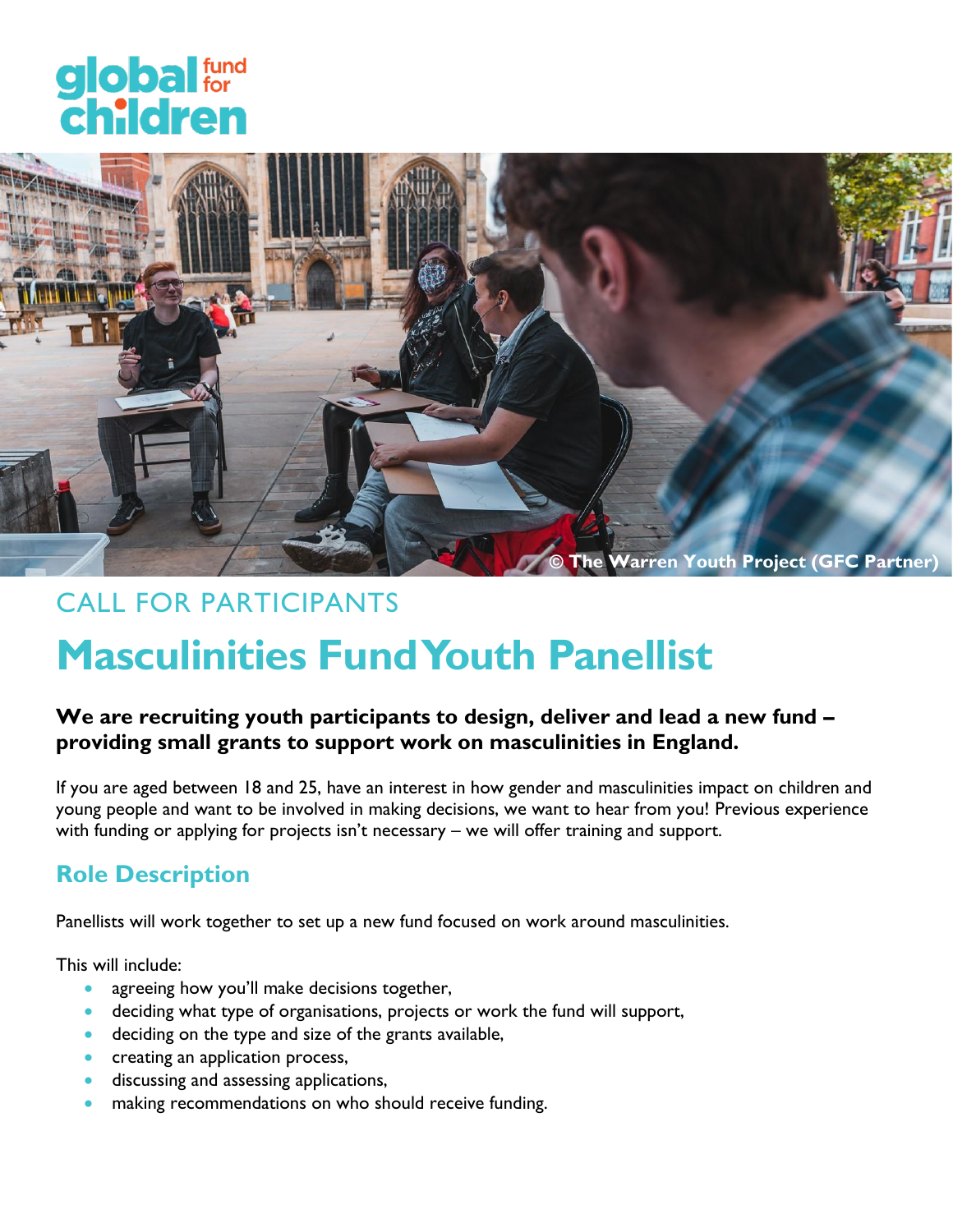

#### **Role Title**

Masculinities Fund Youth Panellist

#### **Location**

All meetings will take place over Zoom. If internet or tech access is an issue, we will work with you to find a way for you to participate online.

#### **Commitment**

The panel will run from April – August 2021 with fortnightly meetings. You will also need to plan some time outside of these meetings to do some basic preparation and to read grant applications. We anticipate that the total time commitment will be about  $2 - 2.5$  hours per week although the exact amount may change slightly throughout the panel process.

#### **Pay**

This is a paid role at £10.85 per hour.

#### **Training**

You do not need to have any particular training or experience in grantmaking to take part in the panel. We will provide all necessary training as part of your fortnightly meetings.

#### **What you'll need to do**

Essential:

- Collaborate with other panellists, Global Fund for Children representatives and panel facilitators.
- Read all grant applications and information in advance of panel meeting discussions.
- Keep an open mind, use your judgement and engage in group discussions.
- Take part in reflective activities to tell us about your experience of participation.
- **Treat other panellists and participants with respect, even when you might disagree.**
- Be able to attend fortnightly meetings between April and August 2021.

Optional:

 Get involved in telling people about this work with us through communications and media work. You only need to get involved in this if you want to.